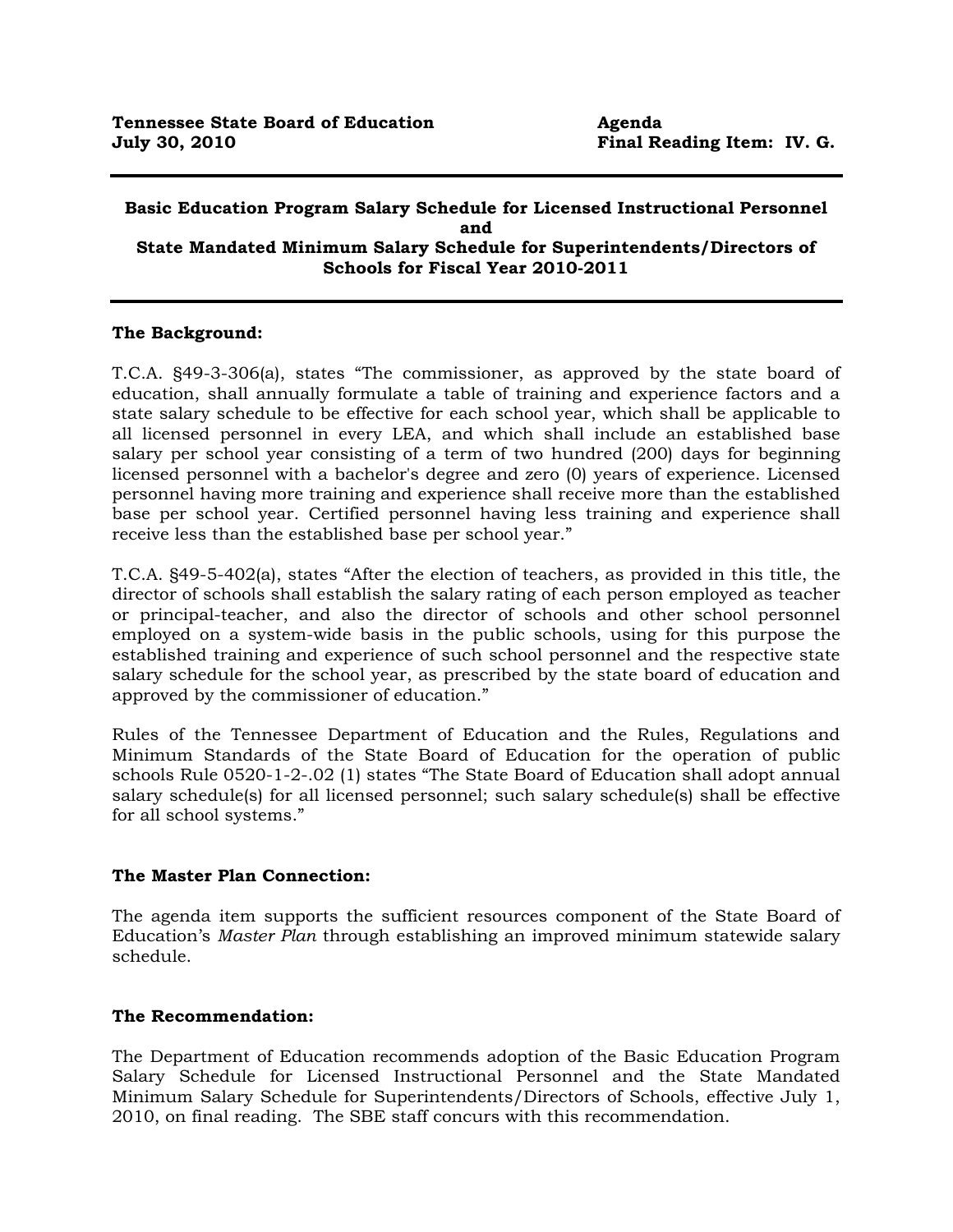## **TENNESSEE DEPARTMENT OF EDUCATIONBASIC EDUCATION PROGRAM SALARY SCHEDULE LICENSED INSTRUCTIONAL PERSONNEL**

**Effective July 1, 2010**

| <b>YEARS OF EXPERIENCE</b>          |        |        |        |        |        |        |        |        | 8      |        | 10     | 11     | 12     | 13     | 14     | 15     | -16    | 17     | 18     | 19     | 20 <sup>2</sup> |
|-------------------------------------|--------|--------|--------|--------|--------|--------|--------|--------|--------|--------|--------|--------|--------|--------|--------|--------|--------|--------|--------|--------|-----------------|
| <b>DESCRIPTION OF TRAINING</b>      |        |        |        |        |        |        |        |        |        |        |        |        |        |        |        |        |        |        |        |        |                 |
| <b>DOCTORATE</b>                    |        |        |        |        |        |        |        |        |        |        |        |        |        |        |        |        |        |        |        |        |                 |
| <b>Teachers &amp; Principals</b>    | 39,165 | 39,725 | 39,725 | 40.390 | 41,235 | 42,085 | 43,240 | 44.160 | 45,500 | 46.485 | 46,660 | 47.655 | 47,855 | 48.885 | 49,060 | 50,115 | 50.115 | 51,020 | 51,020 | 51,955 | 51,955          |
| <b>System-Wide Personnel</b>        | 40,115 | 40.685 | 40,685 | 41,350 | 42,230 | 43.100 | 44,280 | 45,215 | 46,580 | 47,600 | 47,775 | 48,805 | 49,000 | 50,065 | 50,235 | 51,320 | 51,320 | 52,245 | 52,245 | 53,205 | 53,205          |
| <b>EDUCATION SPECIALIST</b>         |        |        |        |        |        |        |        |        |        |        |        |        |        |        |        |        |        |        |        |        |                 |
| <b>Teachers &amp; Principals</b>    | 36,035 | 36.590 | 36,590 | 37.185 | 37,940 | 38,735 | 39,795 | 40.650 | 41,860 | 42,770 | 42,945 | 43.865 | 44.050 | 44.990 | 45,175 | 46,150 | 46.150 | 46.965 | 46.965 | 47,795 | 47,795          |
| <b>System-Wide Personnel</b>        | 37,310 | 37,885 | 37,885 | 38,505 | 39,290 | 40,110 | 41,200 | 42.085 | 43,355 | 44,285 | 44,470 | 45,420 | 45,615 | 46,580 | 46.785 | 47,780 | 47,780 | 48,630 | 48.630 | 49,495 | 49,495          |
| <b>MASTER'S + 30 SEMESTER HOURS</b> |        |        |        |        |        |        |        |        |        |        |        |        |        |        |        |        |        |        |        |        |                 |
| <b>Teachers &amp; Principals</b>    | 34,615 | 35,180 | 35,180 | 35,735 | 36,445 | 37,235 | 38,235 | 39,040 | 40,185 | 41,050 | 41,240 | 42,130 | 42,290 | 43,210 | 43.385 | 44,305 | 44.305 | 45,080 | 45.080 | 45,870 | 45,870          |
| <b>System-Wide Personnel</b>        | 35,860 | 36,445 | 36,445 | 37,030 | 37,760 | 38,580 | 39,605 | 40,445 | 41,635 | 42,535 | 42,720 | 43,650 | 43,810 | 44,765 | 44,940 | 45,900 | 45.900 | 46,700 | 46,700 | 47,520 | 47,520          |
| <b>MASTER</b>                       |        |        |        |        |        |        |        |        |        |        |        |        |        |        |        |        |        |        |        |        |                 |
| <b>Teachers &amp; Principals</b>    | 32,490 | 33,060 | 33,060 | 33,585 | 34,270 | 35,015 | 35,960 | 36,740 | 37,835 | 38,645 | 38,825 | 39,665 | 39,835 | 40,700 | 40.895 | 41,770 | 41,770 | 42,500 | 42,500 | 43,235 | 43,235          |
| <b>System-Wide Personnel</b>        | 33,720 | 34,320 | 34,320 | 34,860 | 35,575 | 36,350 | 37,325 | 38,135 | 39,285 | 40,125 | 40,295 | 41,180 | 41,340 | 42,250 | 42,440 | 43,360 | 43,360 | 44,105 | 44,105 | 44,875 | 44,875          |
| <b>BACHELOR</b>                     |        |        |        |        |        |        |        |        |        |        |        |        |        |        |        |        |        |        |        |        |                 |
| <b>Teachers &amp; Principals</b>    | 29,215 | 29,760 | 29,760 | 30,220 | 30.805 | 31.445 | 32,275 | 32,955 | 33,915 | 34,630 | 34,780 | 35,530 | 35.695 | 36.440 | 36,610 | 37,390 | 37,390 | 38,015 | 38.015 | 38,655 | 38,655          |
| <b>System-Wide Personnel</b>        | 30,455 | 31,030 | 31,030 | 31,505 | 32,120 | 32,780 | 33,650 | 34,355 | 35,355 | 36,095 | 36,260 | 37,040 | 37,215 | 37,990 | 38,165 | 38,980 | 38,980 | 39,630 | 39,630 | 40,295 | 40,295          |
|                                     |        |        |        |        |        |        |        |        |        |        |        |        |        |        |        |        |        |        |        |        |                 |
| THREE YEARS OF COLLEGE              | 24,840 | 25,295 | 25.295 | 25,690 | 26.195 | 26.735 | 27,430 | 28.015 | 28,825 | 29.430 | 29,565 | 30,205 | 30,345 |        |        |        |        |        |        |        |                 |
| TWO YEARS OF COLLEGE                | 24,100 | 24,560 | 24,560 | 24,930 | 25,420 | 25.945 | 26,620 | 27.195 | 27,975 | 28.570 | 28,695 | 29,310 | 29,450 |        |        |        |        |        |        |        |                 |
|                                     |        |        |        |        |        |        |        |        |        |        |        |        |        |        |        |        |        |        |        |        |                 |
| <b>ONE YEAR OF COLLEGE</b>          | 23,375 | 23,815 | 23,815 | 24,175 | 24.650 | 25,160 | 25,810 | 26,360 | 27,125 |        |        |        |        |        |        |        |        |        |        |        |                 |
| <b>0 YEAR OF COLLEGE</b>            | 22,645 | 23,065 | 23.065 | 23,415 | 23,875 | 24.370 | 25,015 | 25.535 | 26,280 |        |        |        |        |        |        |        |        |        |        |        |                 |

**Footnotes:**

**Note 1: See State Board of Education** *Rules, Regulations and Minimum Standards* **0520-2-4-.01(15), Advanced Academic Training Acceptable for Purposes of Salary Rating on the License, regarding master's degree, master's degree plus 30 semester hours, education specialist's degree, and doctor's degree designations.**

**Note 2: A principal shall receive \$8.00 per month for ten months for each full-time teacher under his/her supervision up to and including 20 full-time teachers.**

**Note 3: Occupational education teachers with less than a bachelor's degree who hold the occupational education license shall be paid on a bachelor's degree.**

**Note 4: For a supervising teacher of instruction, add \$20.00 for each teacher supervised to a maximum of 50 teachers. Less than full-time will be reduced proportionally.** 

**Note 5: For a supervising teacher of instruction with less than a bachelor's degree, rate the person as though they hold a bachelor's degree.**